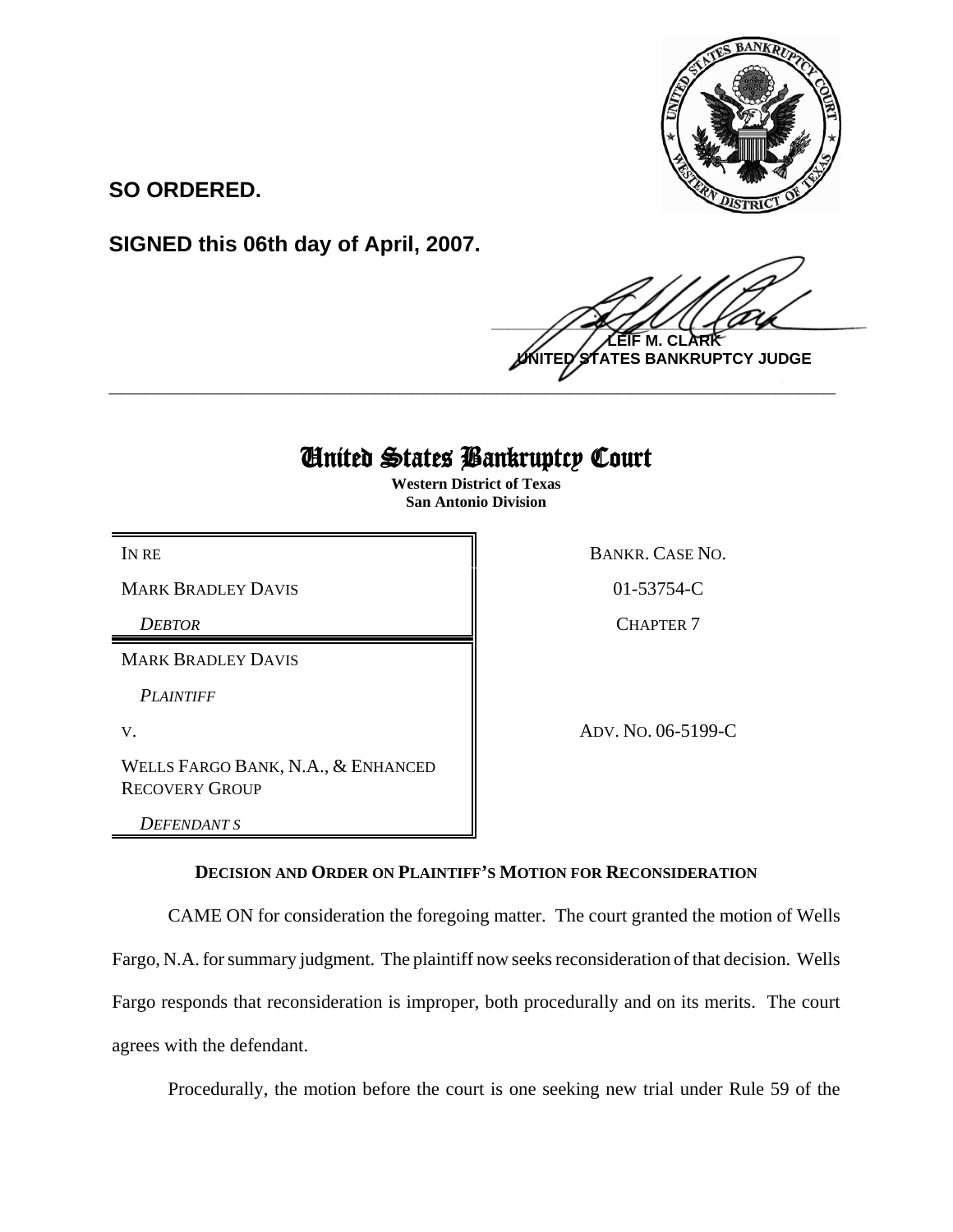Federal Rules of Civil Procedure, made applicable in bankruptcy cases via Rule 9023 of the Federal Rules of Bankruptcy Procedure. *See* FED.R.BANKR.P. 9023. Wells Fargo rightly cites Fifth Circuit precedent stating that such a movant must first demonstrate a legitimate reason for not filing the necessary materials in response to the motion for summary judgment. If that is done, then the movant must point the court to specific materials that would create a material issue of fact. *Wallace v. Texas Tech. Univ.*, 80 F.3d 1042, 1052 (5th Cir. 1996); *Templet v. HydroChem, Inc.*, 367 F.3d 473, 479 ( $5<sup>th</sup>$  Cir. 2004).

The movant here has not demonstrated a legitimate reason for not timely responding to the motion for summary judgment with proper contravening affidavits. In fact, the only grounds for not timely responding were earlier urged by the plaintiff in its motion seeking an extension of time to respond to the motion for summary judgment. Those grounds were reviewed by the court and found insufficient to justify such an extension. Procedurally, this motion can do little more than re-urge grounds already considered – and rejected – by this court. What is more, as Wells Fargo accurately notes, neither the motion for extension of time, nor this motion, comport with Rule  $56(f)$ .<sup>1</sup> The instant motion thus fails to satisfy the first requirement imposed by the Fifth Circuit – it does not demonstrate a legitimate reason for not filing a timely and proper response to the motion for summary judgment in the first instance.

<sup>&</sup>lt;sup>1</sup> Rule 56(f) provides that a party seeking additional time to respond to a motion for summary judgment must "state by affidavit the reasons why he is unable to present the necessary opposing material, and the court may then (1) refuse to grant summary judgment, (2) order a continuance to permit affidavits to be taken or discovery to be had, or (3) 'make such other order as is just.'" C.WRIGHT,A.MILLER,&M.K.KANE,10BFED.PRACT.&PROC.(CIVIL) 3D, § 2740, at p. 397 (West 1998). Movant here filed a motion for continuance, not an affidavit. The failure to file an affidavit can be fatal. *See First Nat. Bank & Trust Corp. v. American Eurocopter Corp.* 378 F.3d 682 (7th Cir. 2004). Moreover, the court considered the motion for continuance as well as the response of Wells Fargo, and concluded that plaintiff had not been diligent in pursuing discovery, had failed to identify any material evidence it was likely to uncover with additional time, and in general found the lack of specificity in the motion to be telling. *See Adams v. Travelers Indem. Co. of Connecticut*, 465 F.3d 156, 162 (5<sup>th</sup> Cir. 2006) (citing numerous Fifth Circuit precedents, Judge Higgenbotham writes that a party cannot evade summary judgment simply by arguing that additional discovery is needed and may not rely on vague assertions that additional discovery will produce needed, by unspecified, facts); *see also C.B. Trucking, Inc. v. Waste Management, Inc.*, 137 F.3d 41, 44 (1<sup>st</sup> Cir. 1998) (party failed to establish entitlement to more time for additional discovery in context of motion for summary judgment); *Cacevic v. City of Hazel Park*, 226 F.3d 483, 488-89 (6<sup>th</sup> Cir. 2000).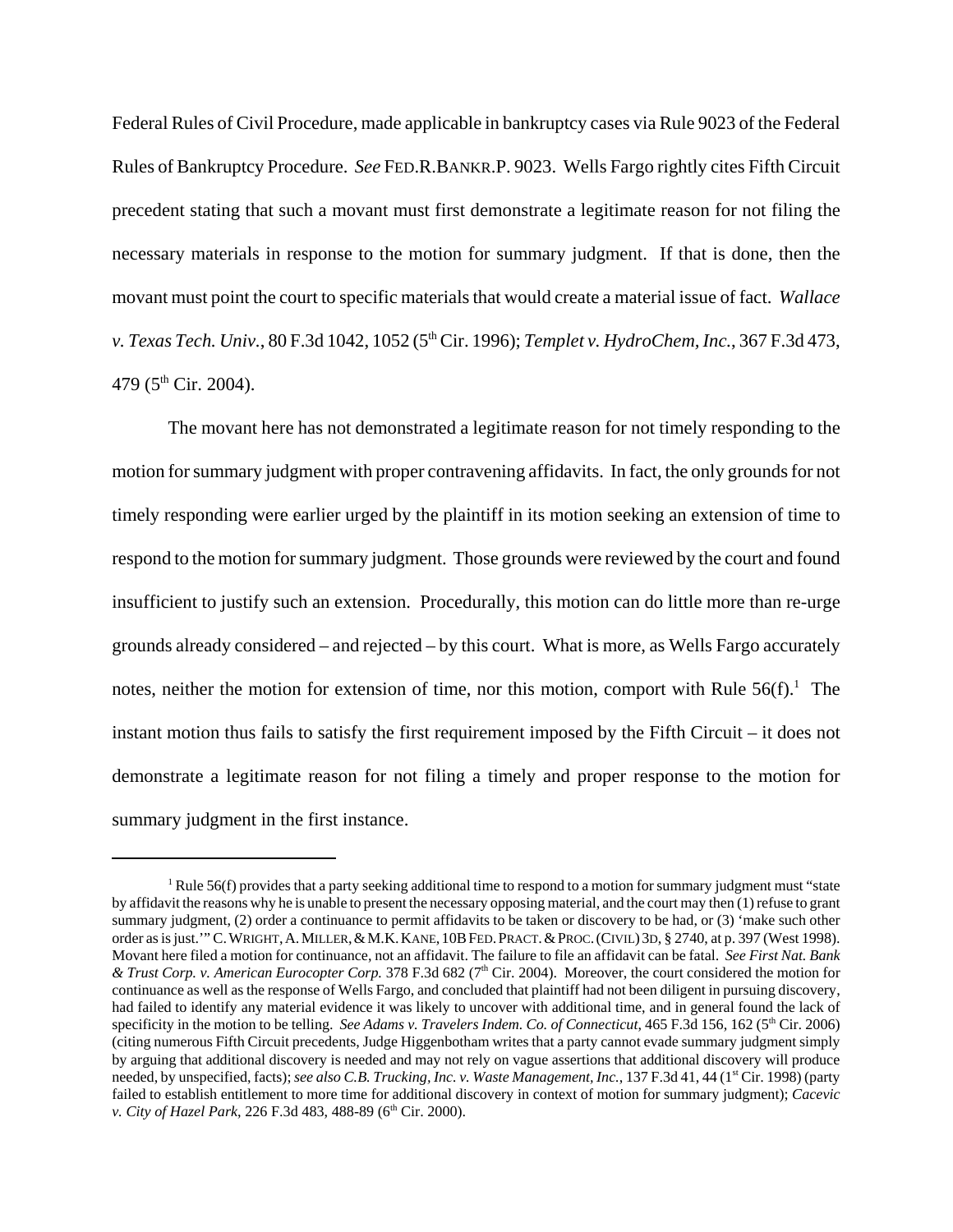Movant seeks relief under the excusable neglect standard in Rule 60(b). However, nothing in the motion in fact states a basis for concluding excusable neglect on these facts. The essence of plaintiff's argument is this: if the court was not going to grant the request for an extension of time, then the court should have given the plaintiff time to respond. In other words, to plaintiff's mind, he was entitled to an extension even if the court *denied* his request for more time. On that rationale, a party would *automatically* earn an extension of time to respond just by asking for it at the last minute, even if the request had no merit. Apart from encouraging scurrilous and dilatory filings, such a rule would render it impossible for a court ever to *deny* such a motion. If the motion is *always* granted *de facto*, then the court's discretion is no longer implicated. And if that is the state of the law, then one would expect the federal rules to reflect that version of the law. Of course, that is not what the rules state – and that probably explains the lack of citation to authorities in this portion of movant's pleading.

Movant appeals to equity, stating that "it is not equitable to impose death penalty sanctions when a party timely requests additional time to respond and is not given sufficient time to respond after learning of the court's adverse death penalty ruling." To the contrary, it is not equitable to reward a party for waiting until the last minute to file a request for extension of time. The movant knew or should have known that there was no guaranty that his request for an extension of time would be granted, and therefore also knew or should have known that, if the request was denied, he would be left on the date of the deadline without a timely response. The movant placed himself at risk by waiting until the last minute, and by not having *something* ready to file in the event the request were denied.<sup>2</sup> Equity does not demand rescuing a party from risks voluntarily assumed.

<sup>&</sup>lt;sup>2</sup> Consider other situations in which this same sort of risk is presented: a motion for continuance of trial that is denied, requiring the movant to be ready to proceed with trial; a motion for extension of time to file an answer to a complaint, failing which an answer must be filed to avoid entry of a default judgment; a motion for extension of time to file a complaint objecting to discharge that is denied, such that, if no complaint is timely filed, one will be forever barred per the rules of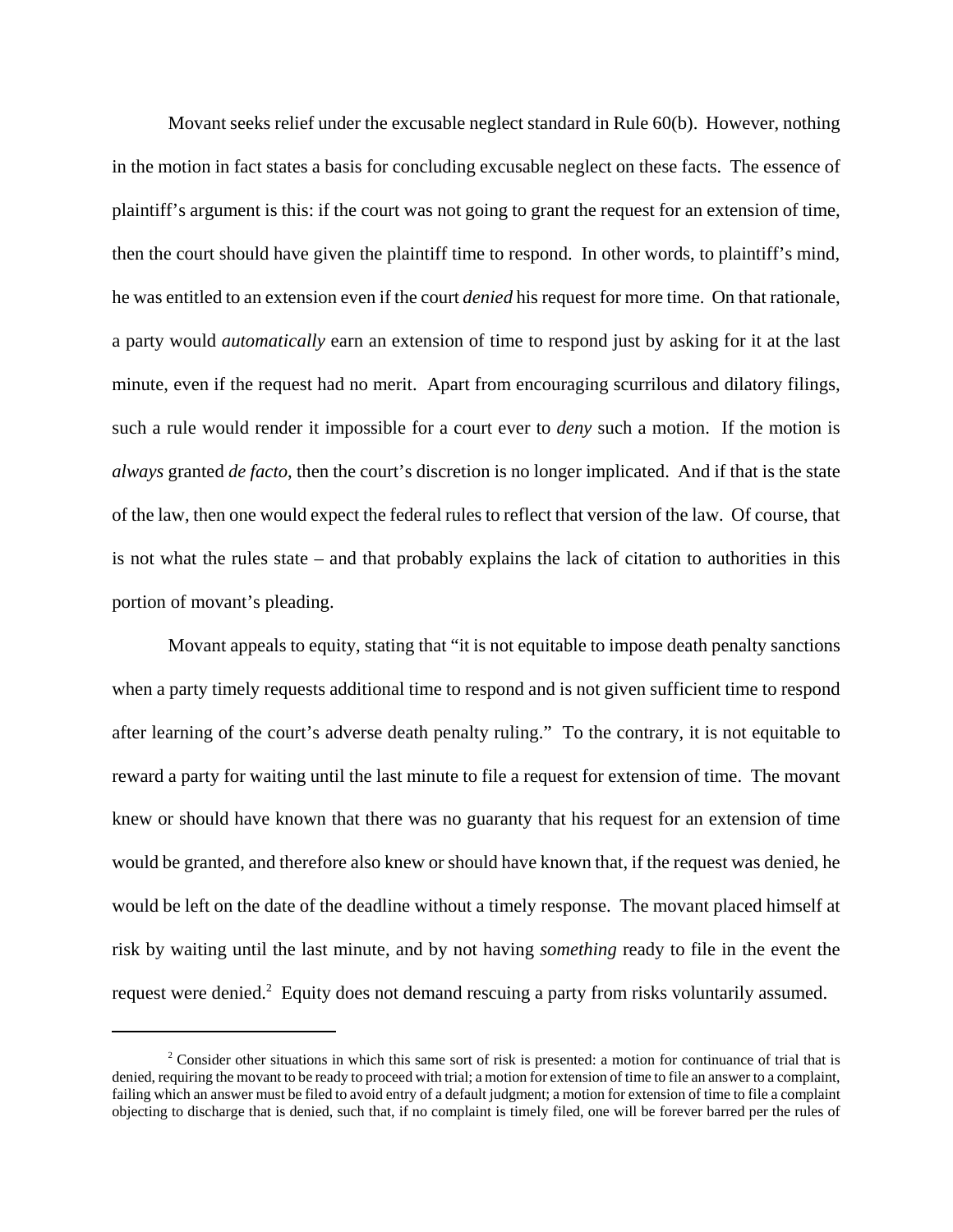On procedural grounds alone, the motion for reconsideration is not well taken, and should be denied. But the motion is substantively deficient as well. The materials to which plaintiff point do not in fact create a material issue of fact. Instead, they amount to mere conclusory allegations and legal conclusions, neither of which are sufficient to raise a fact issue. *See Marshall v. East Carroll Parish Hospital Service District*, 134 F.3d 319, 324 (5th Cir. 1996); *BIG Ins. Co. v. Sedgwick James*, 276 F.3d 754, 759 (5<sup>th</sup> Cir. 2002). The plaintiff has failed to demonstrate how describing a discharged debt as "charged off," without more, could constitute an impermissible attempt to collect on a debt in violation of the discharge injunction. Indeed, plaintiff contends that the problem with "charged off" is its implication that the debt in question is "owed." The debtor offers no evidence to support this contention.<sup>3</sup>

As a matter of both fact and law, the debt in question *is* owed, even after discharge. Discharge is an injunction which prohibits the collection of the debt as a personal liability of the debtor. Discharge does not eliminate the debt. The debt itself remains. *See IRS v. DiPasquale*, slip op., 2007 WL 1207990 (D.N.J. 2006); *Arruda v. Sears, Roebuck & Co.*, 273 B.R. 332, 350 (D.R.I. 2002) (if underlying debt were eliminated, creditor could not repossess collateral because the security interest would have been deemed satisfied by the "discharge"); *In re Irby*, 337 B.R. 293, 295 (Bankr. N.D. Ohio 2005) (citing for authority *Johnson v. Home State Bank*, 501 U.S. 78-83 (1991)).<sup>4</sup> It is still "owed" in the technical sense, even though acts to *collect* the debt are enjoined.<sup>5</sup>

bankruptcy procedure.

<sup>&</sup>lt;sup>3</sup> For example, the term "charged off" might conceivably have a special meaning in a given context. It might be a term of art with a specifically prescribed meaning. Without evidence, however, the court can only evaluate the phrase in its common or colloquial usage.

<sup>4</sup> Adds the *Irby* court,

In many instances, of course, such a distinction is purely academic. The effect of a creditor being legally enjoined from pursuing recourse against a debtor will, in large percentage of instances, forever bar the creditor from seeing payment on their debt;